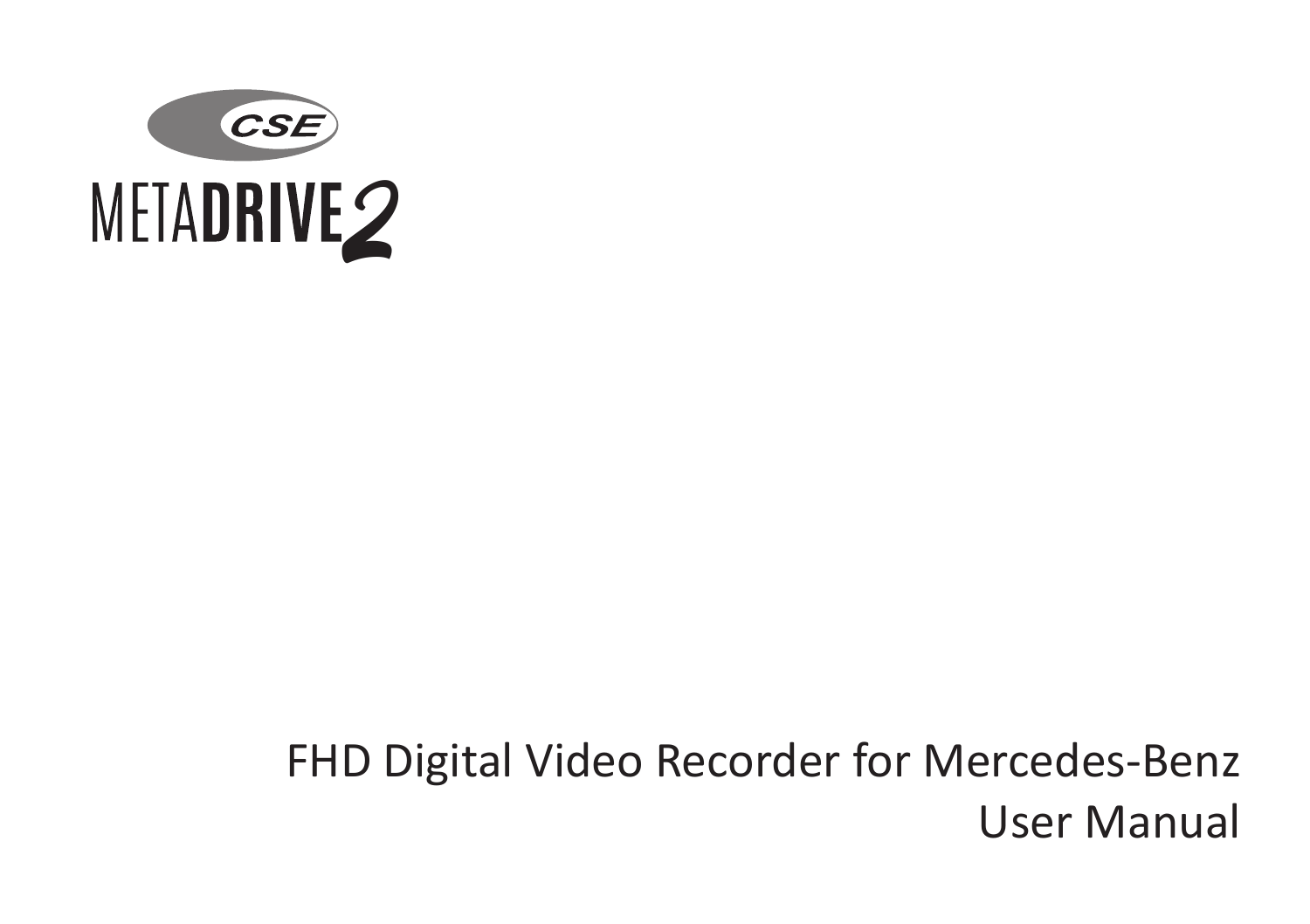### **Introduction**

When a motorist is on the road, anything can occur. Having a Digital Video Recorder in the car is crucial as the hit-and-run cases and car crash scams are on the rise these days. In the event of an incident, a car DVR is an objective eyewitness of the incident.

**MetaDrive2** is an FHD which supports dual camera that can capture the excellent video detail on the road and journey ahead. It uses micro SD card as the storage device, supports Wi-Fi connection and comes with a Mobile App to view and download videos. Drivers can comfortably drive the car without having to worry as the car is equipped with a device that records videos.

### **Product Functions**

| <b>Functions</b>                                   | Compendium                                                                                                                                                                                                                                                                                                                           |  |  |
|----------------------------------------------------|--------------------------------------------------------------------------------------------------------------------------------------------------------------------------------------------------------------------------------------------------------------------------------------------------------------------------------------|--|--|
| <b>FHD Recording</b>                               | Up to 1920x1080P with 30FPS continuous recording and no missing data.<br>Support with rear camera with synchronized recording (if equipped).                                                                                                                                                                                         |  |  |
| <b>Camera Function</b>                             | Press camera button to take HD photos during the recording.                                                                                                                                                                                                                                                                          |  |  |
| <b>Audio Recording</b>                             | When recording, you can set to record audio. Turn on the audio recording function in the setting menu of your<br>mobile app. The default setting for this function is OFF.                                                                                                                                                           |  |  |
| <b>Video Playback</b>                              | Stored video files can be played back through the mobile app or playback after downloading it.                                                                                                                                                                                                                                       |  |  |
| <b>WiFi Connection</b>                             | Control/Monitoring driving video via Wi-Fi and supports playback/download.                                                                                                                                                                                                                                                           |  |  |
| <b>Emergency Automatic</b><br><b>Video Locking</b> | Built-in G-Sensor - If car collision or accident occurred, the unit will automatically lock the video files and save it<br>as an important video. The video file will not be deleted during cyclic recording.                                                                                                                        |  |  |
| <b>Parking Monitor</b>                             | When your vehicle is parked with the ignition OFF and something hits it, the G-Sensor will automatically boot the<br>DVR ON to record the video for approximately 20 seconds and then automatically turn OFF.<br><b>Note:</b> If vehicle battery voltage is lower than 11.8v, the parking monitoring function will not be activated. |  |  |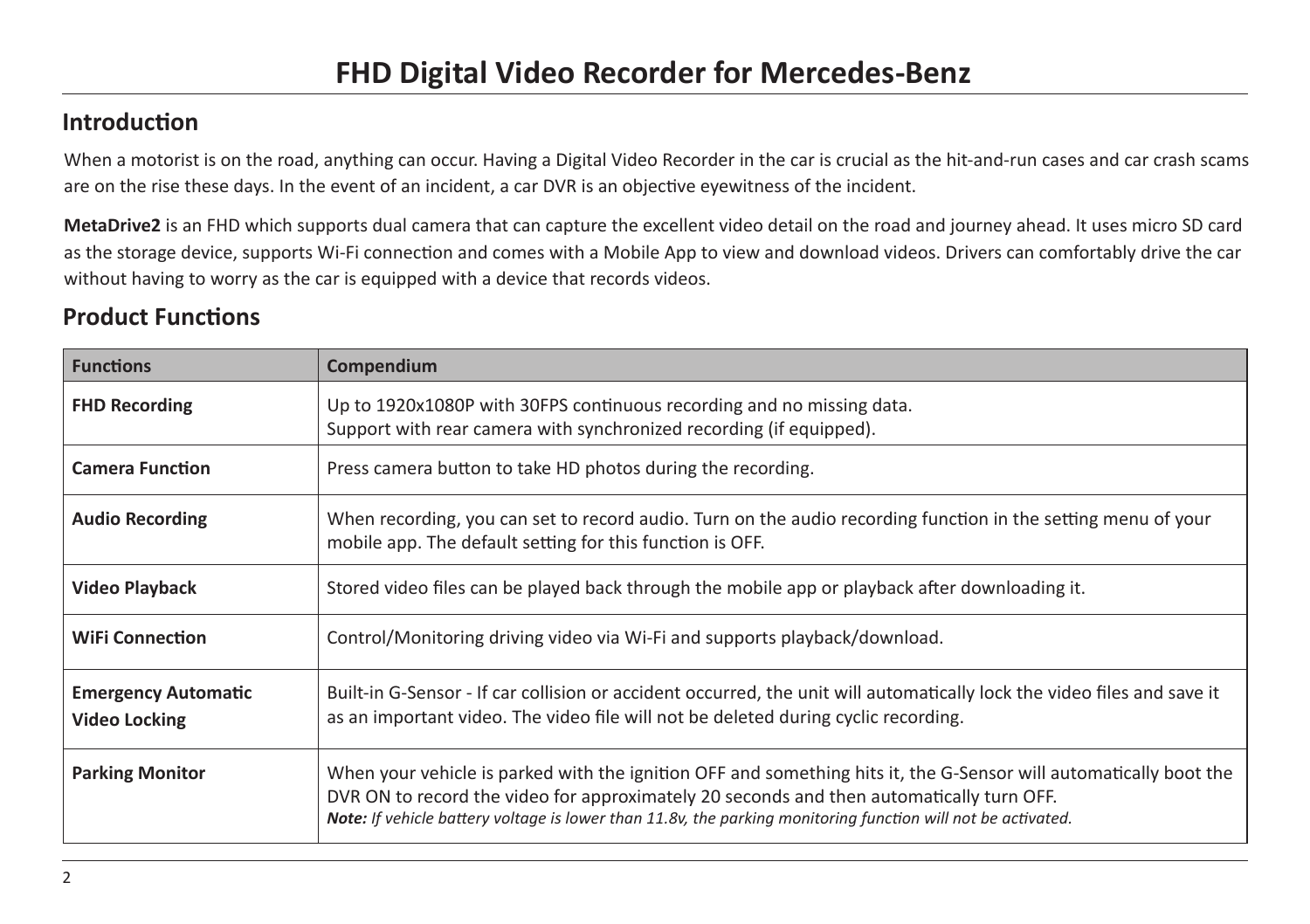Micro SD Card\*

### **Product Description**



Rear Camera (camera angle adjustable)

**LED** - Product status indicated by RED or BLUE light.

RED LIGHT when power on; BLUE LIGHT FLASHING when recording; RED LIGHT FLASHING without SD Card or SD card is faulty.

- **Reset button** Press and hold the Reset button for 6 seconds to reset the DVR.
- **Power/Wi-Fi button**  Short press to turn **OFF** recording function temporarily. It will resume back in 30 seconds. Press for 5 seconds to turn **ON/ OFF** the Wi-Fi.
- **Camera button** Short press to take HD pictures.
- **Mic** To record sound or voices during video recording.
- **\* Micro SD Card** insert position.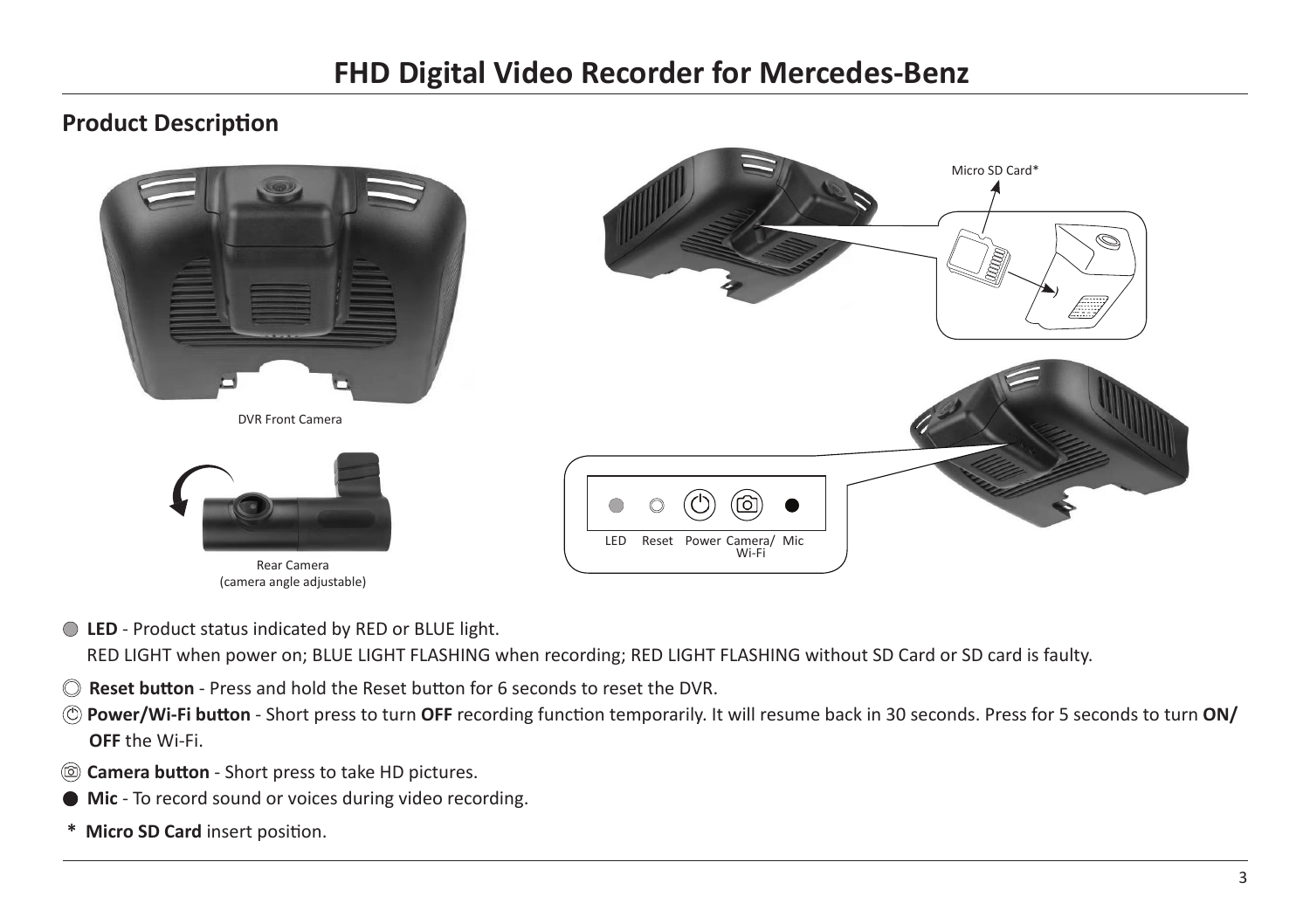### **Functions**

**Recording** - The recording function will be automatically activated when your car is started or ignition is turned **ON**.

You can also **ON/OFF** the video recording by pressing the RECORD button in your **MetaDrive2** mobile app temporarily. It will resume back in 30 seconds.

The blue light on DVR will flash when recording function is turned on.

**Cyclic Storage Technology** - When the micro SD Card storage is full, the old file will be overwritten by the new one.

**Emergency Recording** - With the G-sensor built-in, any changes in acceleration (e.g. collision, braking, etc.) can be detected by the unit when abnormal acceleration has occurred and the emergency recording function will be turned on. The emergency video will be saved in the video file.

The emergency video will not be overlapped by normal video files. However, too many files will reduce the space of the SD Card. It is advisable to clean the SD Card regularly through Mobile App Setting "Format SD Card"

**Segment Storage of Video Files** - All video files will be stored in the SD Card Album folder. The unit uses a short video file storage method to minimize any damages caused by the accident.

**Camera Function** - When recording, short press the Camera button to take picture. The picture will be named as the time when the picture is taken.

**Audio Recording** - When recording, you can set to record audio. Turn on the audio recording function in the setting menu of your mobile app.

**Video Playback** - Stored video files can be played back through the mobile app or playback after downloading it.

# **MetaDrive2 Mobile App**



Download **"MetaDrive2"** mobile app from the App Store or Google Play Store. The DVR comes with Wi-Fi module bulit-in. The Wi-Fi will be automatically turned **ON** when your car is started or ignition is **ON**.

#### **How to connect?**

- 1. Turn **ON** Wi-Fi function on your mobile phone.
- 2. Search **"MetaDrive2-XXXX"** in the Wi-Fi list.
- 3. Enter default password **"12345678"**.
- 4. Run MetaDrive2 App and Connect Wi-Fi.

#### **How to change Wi-Fi password?**

- 1. Connect Wi-Fi with your mobile phone.
- 2. Click to Setting Menu
- 3. Search and click "Set Wi-Fi Password".
- 4. Enter new password and click "OK".

### *i* **Note**

- i. DVR Wi-Fi does not provide internet data. Maintain Wi-Fi connection in order to connect to the DVR.
- ii. The latest smartphones are equiped with Wi-Fi Assist function which will automatically switch to mobile data when your Wi-Fi connection is Poor or there is No Internet Data connection. In this incident you may need to temporary TURN **OFF** your Mobile Data to keep the connectivity with DVR Wifi.
- iii. The Mobile App or DVR device may need to be updated in order to support newer versions on Android and iOS.

If you are using a newer model smartphone and encounter issues on your MetaDrive2 App, please contact your nearest authorised dealer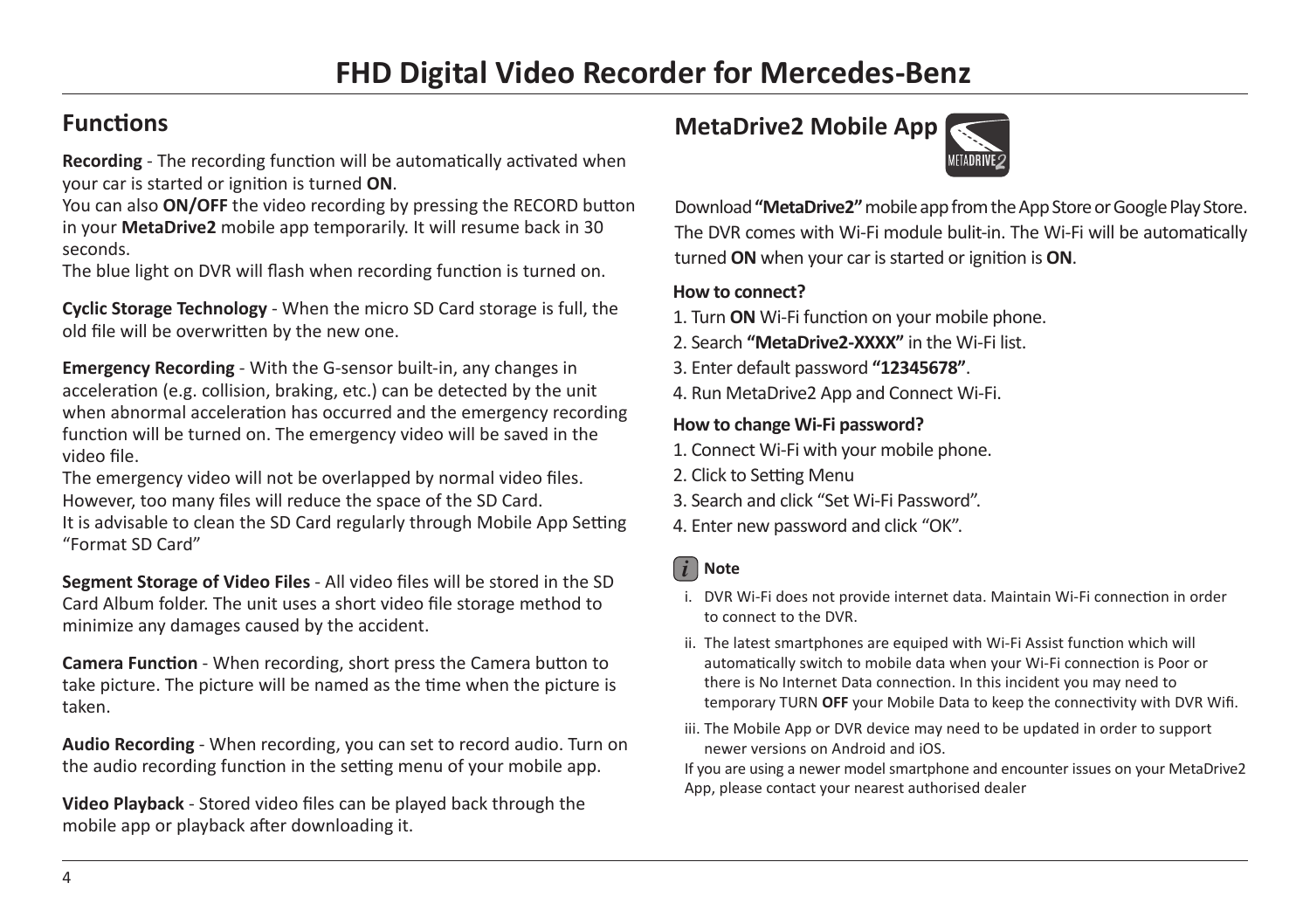#### *Example:*



#### **DVR Setting**

- **Wi-Fi Name** DVR Wi-Fi SSID Name display on mobile phone.
- **Set Wi-Fi Password** Change Wi-Fi password (default 12345678). Min 8 digits and Max 20 digits.
- **Video Resolution** Select the quality of the video recording, the options are [FHD P30], [HD P30], [FHD P30 + FHD P30\*], [FHD P30 + HD P30].
- **Loop Recording** Select the video record duration, the option are [1], [3\*], 5 ] minutes.
- **Record Audio** Enable/Disable\* sound recording function when video recording.
- **Date Watermark** Enable\*/Disable the Date and Time stamp.
- **G-Sensor Sensitivity** Select the collision sensitivity of the gravity sensor, the options are [Off], [Low], [Medium\*], [High].
- **Parking Monitor** Set the sensitivity of the Parking Moritoring sensor, the options are [Off], [Low\*], [Medium], [High].
- **Format SD Card** Format the storage card ( Delete all video and photo files).
- **Default Setting** Restore to default setting.
- **Firmware Version** DVR software version.



\* Default setting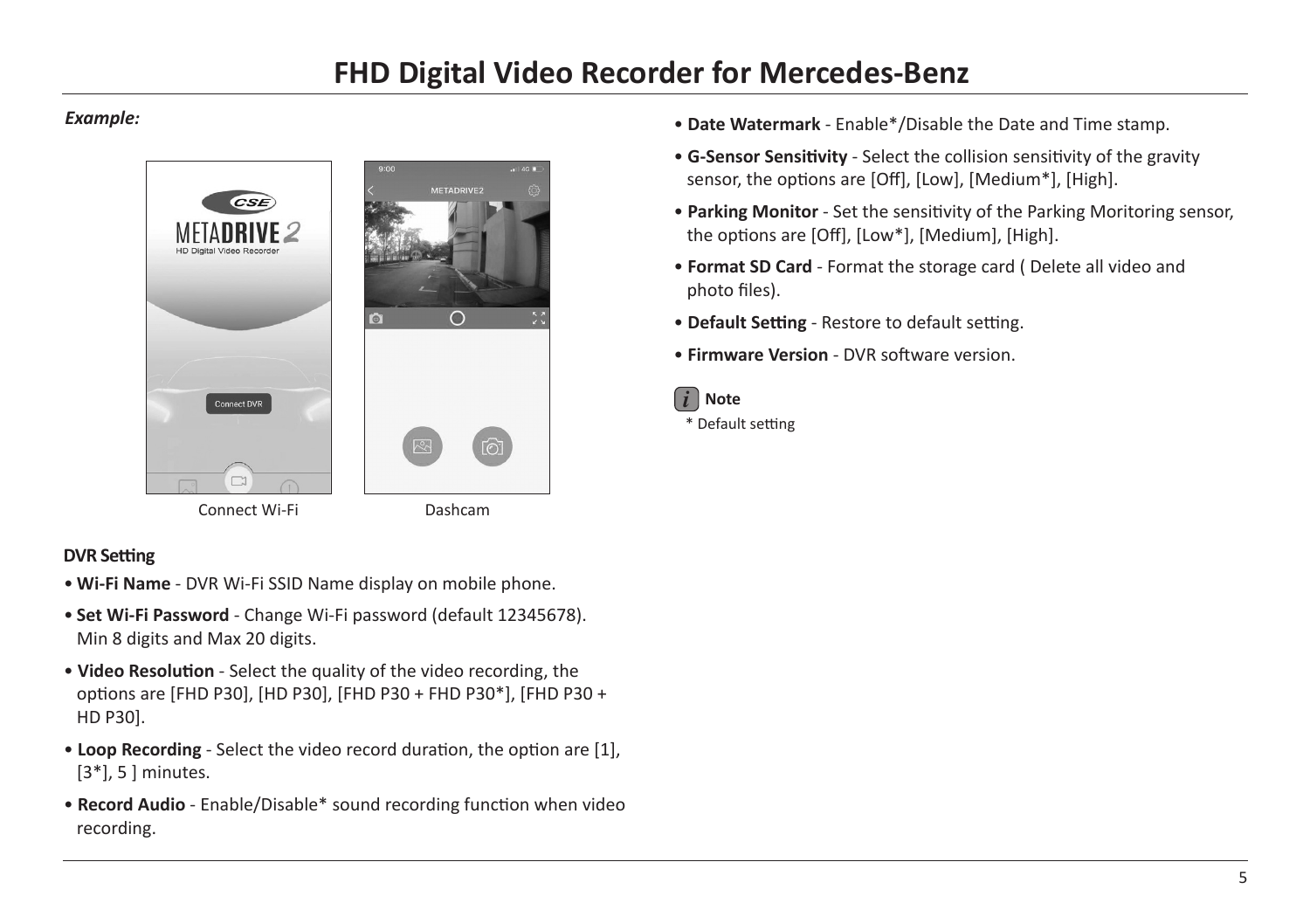### **Voice Notification**

| <b>Scenario</b>                                    | Voice reminder                                                                                                                                                                                                                                                                                                                        |  |
|----------------------------------------------------|---------------------------------------------------------------------------------------------------------------------------------------------------------------------------------------------------------------------------------------------------------------------------------------------------------------------------------------|--|
| Without inserting SD Card                          | Please insert memory card.                                                                                                                                                                                                                                                                                                            |  |
| Detected SD Card abnormal / error                  | Memory card abnormal, please use another memory card.                                                                                                                                                                                                                                                                                 |  |
| SD Card unable to save the recording video / photo | System abnormal.                                                                                                                                                                                                                                                                                                                      |  |
| Clean the SD card on the 28th of each month        | Please regular clean up memory card before erasing the SD Card.<br>1. Connect Wi-Fi with your mobile phone.<br>2. Click to Setting Menu.<br>3. Search and click "Format SD Card".<br>4. Enter"OK" to erase all video / photo in SD Card.<br>Note: Please download and save your important videos / photos before erasing the SD Card. |  |

### **Trouble shooting**

| <b>Issue</b>                                      | <b>Solution</b>                                                                                                                                                                                                                                                                                                                                |  |
|---------------------------------------------------|------------------------------------------------------------------------------------------------------------------------------------------------------------------------------------------------------------------------------------------------------------------------------------------------------------------------------------------------|--|
| Failed to link MetaDrive2<br>app with DVR         | 1. Turn OFF Mobile Data<br>2. Make sure the DVR Wi-Fi is turned ON.<br>3. Connect DVR Wi-Fi on Mobile phone Wi-Fi setting.<br>Note: DVR Wi-Fi does not provide internet data. Keep Wi-Fi connection in order to connect to the DVR.<br>4. Please confirm the DVR is ON and Blue light is flashing.<br>5. Delete the App and download it again. |  |
| Can't record video                                | 1. Change the "CLASS 10" high speed SD Card or format it;<br>2. Change the resolutions;<br>3. Check if the SD Card has been inserted correctly (normally will hear a "click" sound when inserting).<br>4. Delete the video files in the SD Card to release the memory space.                                                                   |  |
| Bad quality videos                                | 1. Change the resolutions;<br>2. Make sure the camera lens and windscreen is cleaned. If not, wipe off the dust before recording                                                                                                                                                                                                               |  |
| DVR feature / setting<br>button abnormal          | 1. Press the Reset button with a needle to reset the factory default settings or restart the device. Use this reset<br>button carefully as this operation may lead to data lost.                                                                                                                                                               |  |
| Audio recording is not clear                      | 1. Try to use another player to play the SD Card videos. It is advisable to play the videos on a PC.                                                                                                                                                                                                                                           |  |
| Mosaic appeared on mobile<br>phone video pictures | 1. Get close to the DVR in order to strengthen the WiFi signal;<br>2. Set and decrease the preview resolutions on mobile phone;<br>3. Use a higher configuration mobile phone to connect and play.                                                                                                                                             |  |